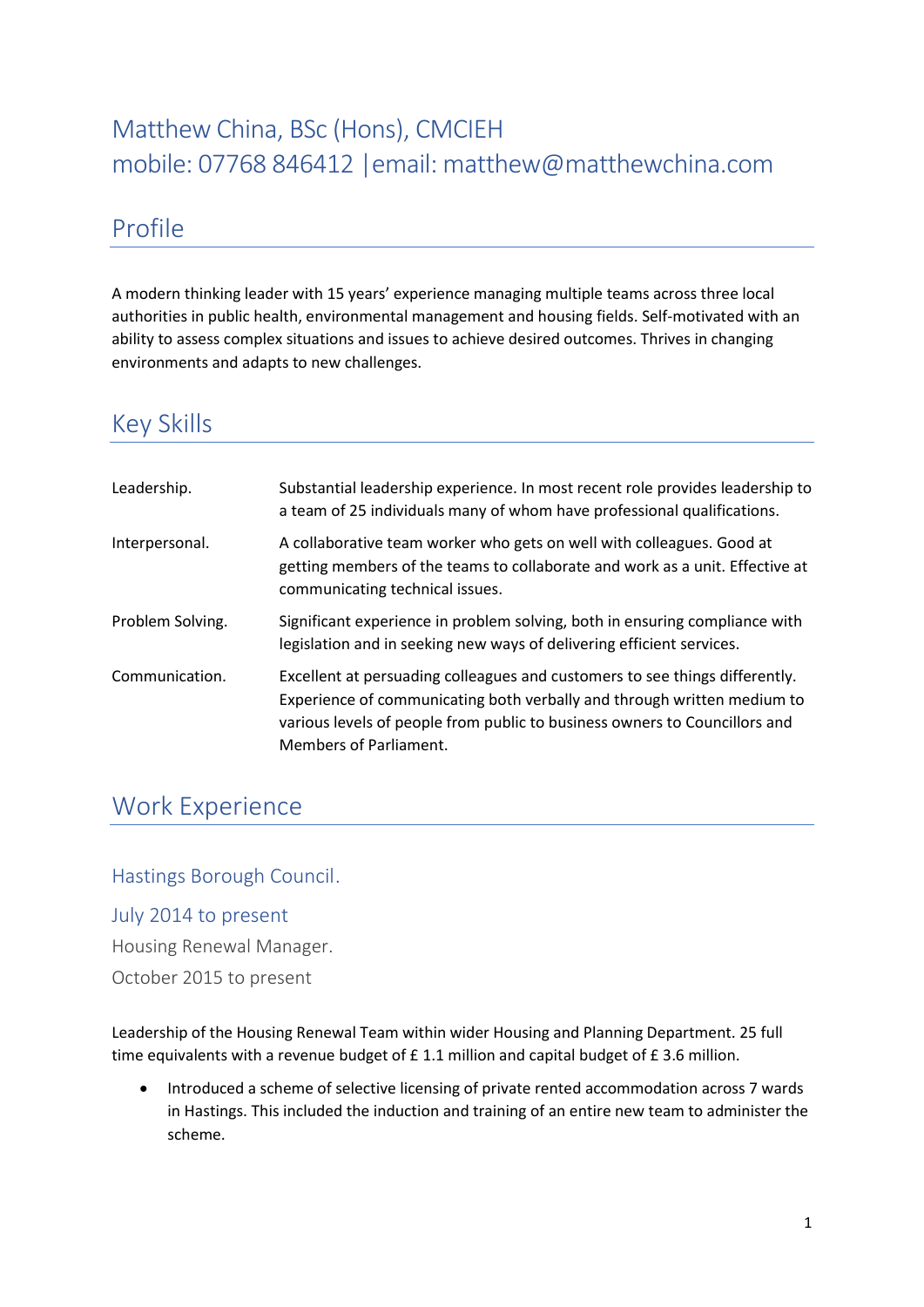- Undertook review of all residential property licensing to ensure schemes remain cost neutral to the authority; this included increasing fees as well as restricting the team the ensure cost savings.
- Lead officer for the Coastal Space neighbourhood regeneration project. This included the purchase of long term empty properties and conversion to multiple units of accommodation.
- Developed and administered the Hastings and Rother Clinical Commissioning Group Health Inequalities Housing and Health fund and Co-investment fund.
- Successful in applying for DCLG Rogue Landlord funds to develop new services to tackle rogue landlords operating in Hastings.
- Project lead for two EU Interreg funded projects to reduce carbon emissions from the residential housing sector.
- Managed the transition of the Councils Building Control Service into the East Sussex Building Control Partnership

Team Leader – Enforcement and Housing Assistance.

July 2014 to October 2015

Responsible for the day to day management of the Enforcement and Housing Assistance Team (5 full time equivalents). The team undertakes housing standards enforcement under the Housing Act 2004 and administers the Disabled Facilities Grant budget on behalf of the Council.

## Gatwick Cars Ltd.

#### June 2014 to October 2015

#### Freelance Management Consultant

Provision of management capacity for the company. Staff and driver disciplinary matters. Project management of introduction of new booking and driver dispatch IT system. Liaison with Gatwick Airport Ltd on concession contract arrangements. Staffing and management review.

#### Chichester District Council.

#### January 2005 to March 2014

Assistant Director (Health Protection and Environmental Management). May 2012 to March 2014

Departments managed: Health Protection (food safety, health and safety, infectious disease control, pest control), Environmental Management (public health nuisance, pollution control, air quality management, contaminated land, clean neighbourhoods, dog control, environmental permitting, biodiversity, climate change, farmers market, coastal protection, land drainage), Licensing (alcohol, public entertainment, gambling, taxis, caravan sites), Emergency Planning. 38.5 full time equivalents with a revenue budget of £ 2.59 million.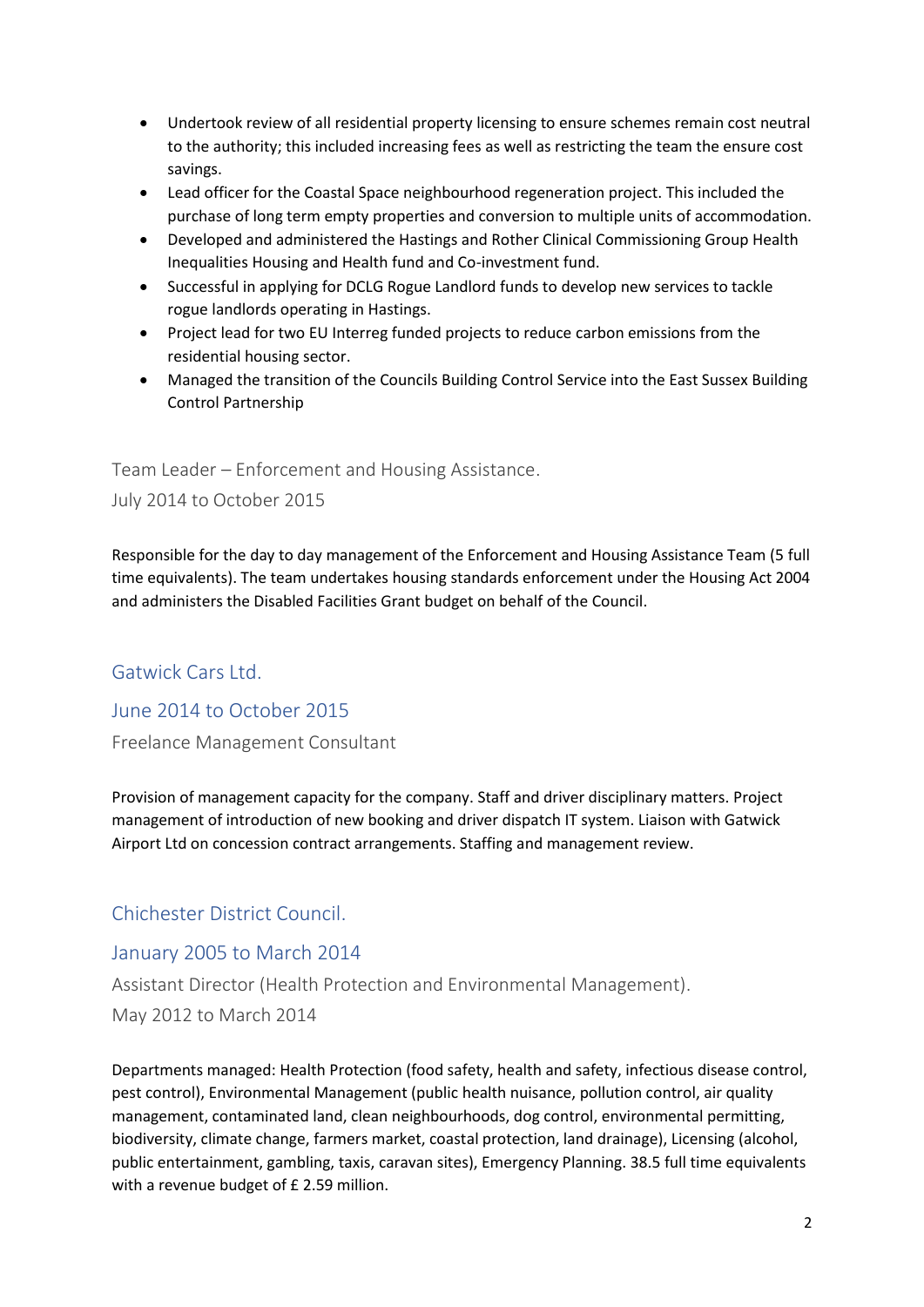- Contributed to developing and delivering the senior management teams vision for a new Council to adapt to funding reductions in the local government sector.
- Led the corporate project team in the development of the delivery strategy for the corporate 'New Ways of Working' project. This included setting up and facilitating a staff focus group to communicate and indeed develop parts of the project.
- Engaged with the development of the Local Development Plan for the Chichester district as the environment lead. Facilitated the Environmental Management Team in the carrying out of the sustainability assessment of all the policies within the plan
- Along with senior colleagues from other Sussex authorities commissioned and contributed to 'Spanning the Gap' a research document looking at the Environmental Health contribution to wider public health. Subsequently organised a day conference on the same subject.

#### Assistant Director (Environmental Health).

## April 2008 to May 2012

Departments managed: Commercial Safety (food safety, health and safety, infectious disease control, licensing), Environmental Protection (public health nuisance, pollution control, air quality management, contaminated land, clean neighbourhoods, dog control, environmental permitting, pest control), Emergency Planning. 35 full time equivalents.

- In light of public sector spending cuts undertook a service review of all environmental health services which resulted in a saving of £ 84,500
- Facilitated the Environmental Management Team in the adoption of Dog Control Orders as a solution to Natural England's objections to development in Chichester (and the harm this would cause to wildlife at Chichester Harbour).
- Drafted and enabled adoption by Council of a Business Continuity Management Strategy for CDC
- Volunteered and led the service through the Local Better Regulation Office (LBRO) peer challenge process as a pilot environmental health service.
- Led the review of the planning permission granted to Goodwood motor circuit in order to enable the operation of the circuit to be more flexible whilst also protecting the wider community.

## Environmental Health Manager (Environmental Protection).

## October 2007 to April 2008

- Set up a cross departmental and elected Member working party to ensure the Councils delivery of the Clean Neighbourhoods and Environment Act.
- Led in the development of a WSCC / CDC Officer and elected Member working group to scrutinise delivery of the Air Quality Action Plan for Chichester.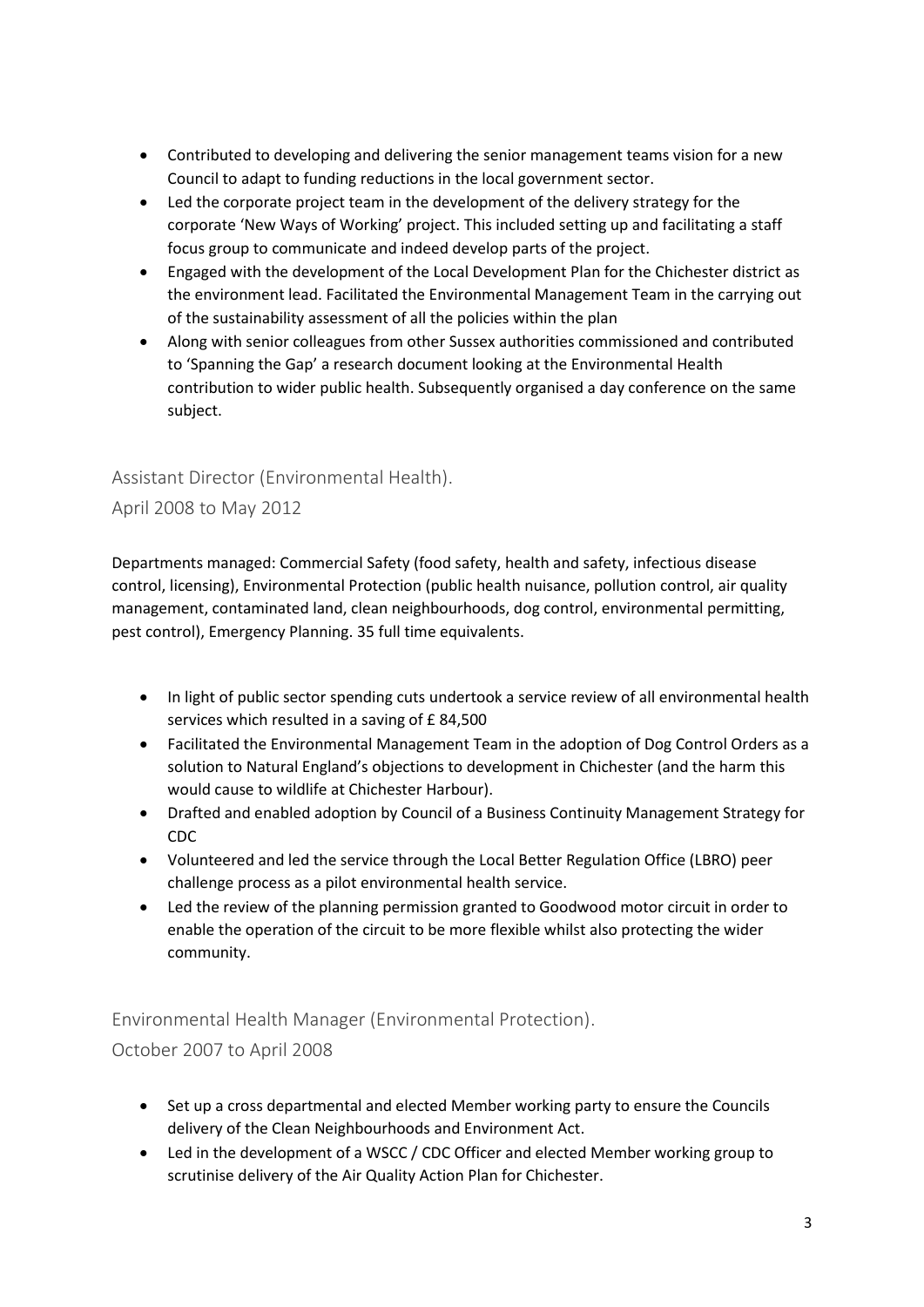- Reallocated roles and responsibilities within the team to ensure service delivery with reduced resource following retirement of previous team manager.
- Introduced a scheme of charging for pest control services (in 2011/12 this income had risen to over £ 90,000 pa).

#### Environmental Health Manager (Housing).

#### January 2005 to October 2007

- Drafted, consulted, and implemented new private sector housing renewal strategy.
- Led a consortium of Hampshire local authorities in the development of a partnership with a not for profit finance company (Portsmouth Area Regeneration Trust later to become South Coast Moneyline) for the delivery of loans for housing renewal
- Introduced a partnership with Chichester University for a scheme of landlord accreditation (presently over 200 properties accredited).
- Facilitated the development of a loans scheme for domestic renewable energy installations such as solar water heating.

## Rother District Council.

#### November 2002 to January 2005

Private Sector Housing Manager

- Led a sub-group of the Chartered Institute of Environmental Health Housing Group on the development of a fee structure for Houses in Multiple Occupation licensing to ensure consistency across Sussex.
- Through negotiation with East Sussex County Council (ESCC) Occupational Therapy (OT) Team facilitated an ESCC OT to be co-located with the Private Sector Housing Team.
- The Moat Care and Repair small works scheme, funded by RDC won Foundations award 'Best Approach to Multi Agency & Partnership Working' annual award.

## Wealden District Council.

## August 1997 to November 2002

Senior Environmental Health Officer

Private Housing Renewal (Administer Housing Renewal Grants and Disabled Facilities Grants, investigate landlord and tenant complaints, act as HCS surveyor for the Wealden House Condition Survey, undertake HMO inspections).

Safety, Food and Health (undertake food hygiene and Health and Safety at Work inspections, investigate infectious disease outbreaks, investigate health and safety at work accidents).